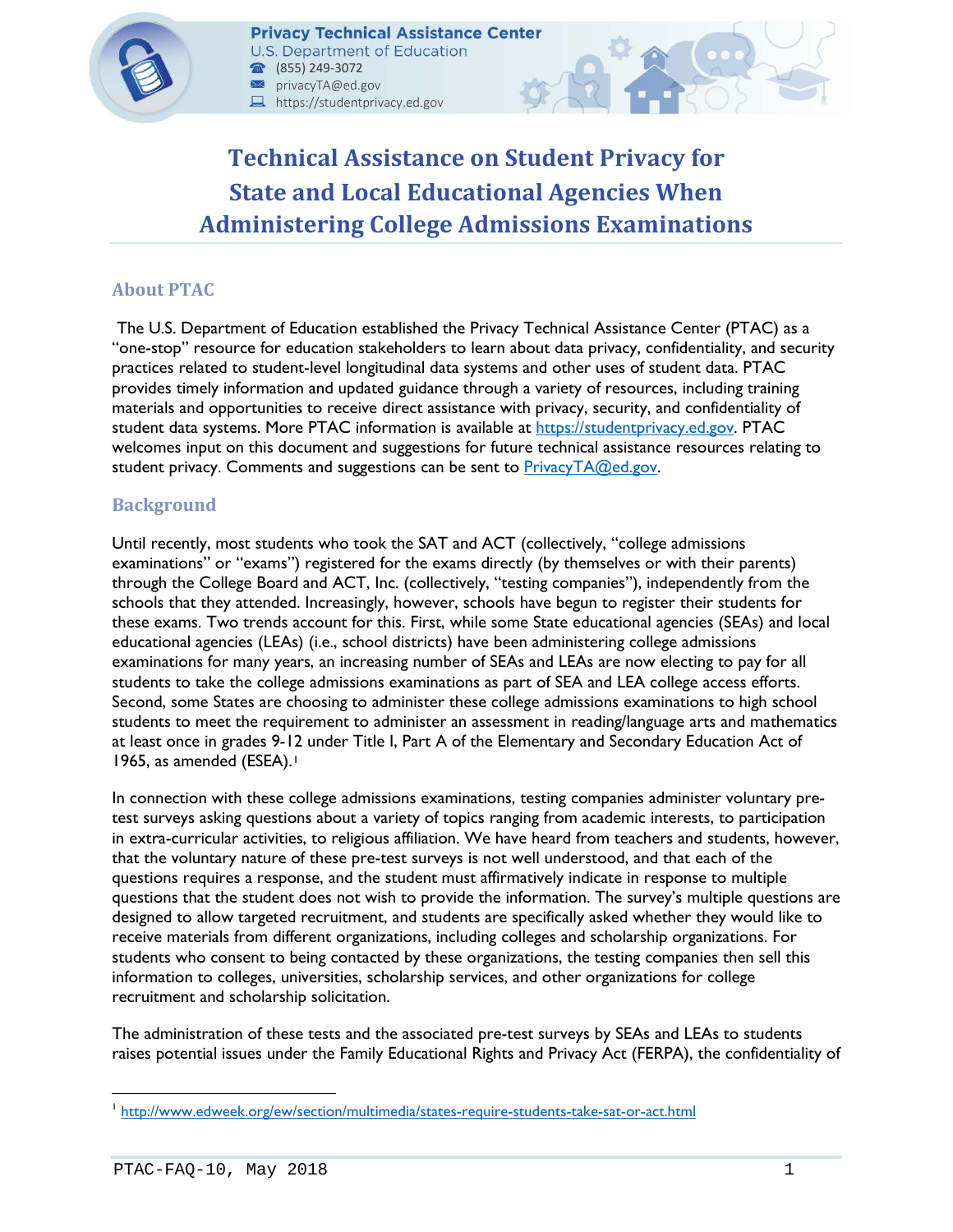information provisions in the Individuals with Disabilities Education Act (IDEA), the Protection of Pupil Rights Amendment (PPRA), and several recently enacted State privacy laws, and generally raises concerns about privacy best practices.[2](#page-1-0) The U. S. Department of Education (Department), Privacy Technical Assistance Center (PTAC) is issuing this technical assistance document to remind SEAs and LEAs of their responsibilities under FERPA, IDEA, and PPRA, and to provide best practice recommendations for protecting student privacy when contracting to administer these examinations. It should be noted that, while this document is intended to address privacy issues related specifically to the administration of college admissions examinations, many of the requirements and recommendations discussed herein are also relevant to examinations and surveys administered by third parties more generally.

The Department has determined that this document is significant guidance under the Office of Management and Budget's Final Bulletin for Agency Good Guidance Practices, 72 Fed. Reg. 3432 (January 25, 2007). See [https://www.federalregister.gov/documents/2007/01/25/E7-1066/final-bulletin-for](https://www.federalregister.gov/documents/2007/01/25/E7-1066/final-bulletin-for-agency-good-guidance-practices)[agency-good-guidance-practices.](https://www.federalregister.gov/documents/2007/01/25/E7-1066/final-bulletin-for-agency-good-guidance-practices) Significant guidance is non-binding and does not create or impose new legal requirements. The Department is issuing this guidance to provide SEAs and LEAs with information to assist them in meeting their obligations under FERPA, IDEA, and PPRA, and the implementing regulations at 34 CFR §99, 34 CFR §§ 300.610-300.626, and 34 CFR §98.

If you are interested in commenting on this guidance, please email us your comment at [PrivacyTA@ed.gov](mailto:PrivacyTA@ed.gov) or write to us at the following address:

U.S. Department of Education Office of the Chief Privacy Officer Office of Management 400 Maryland Ave, SW Washington, DC 20202

For further information about the Department's guidance processes, please visit [https://www2.ed.gov/policy/gen/guid/significant-guidance.html.](https://www2.ed.gov/policy/gen/guid/significant-guidance.html)

## **Legal Analysis**

l

Traditionally, students have independently registered with testing companies and paid to take college admissions examinations. Currently, students 13 years or older and parents can register online for these exams. This approach does not raise FERPA, IDEA, or PPRA issues because these testing companies are not acting on behalf of any educational agency or institution, nor are they maintaining any student education records collected as part of the testing process.

<span id="page-1-0"></span> $<sup>2</sup>$  This document primarily addresses privacy requirements under FERPA, IDEA, and PPRA when SEAs and LEAs</sup> administer the SAT and ACT as part of the State's assessment system. It does not address other applicable requirements under ESEA, IDEA, Section 504 of the Rehabilitation Act, Title II of the Americans with Disabilities Act, and other civil rights laws. For example, it does not address applicable requirements when students with disabilities need appropriate accommodations to participate in these assessments.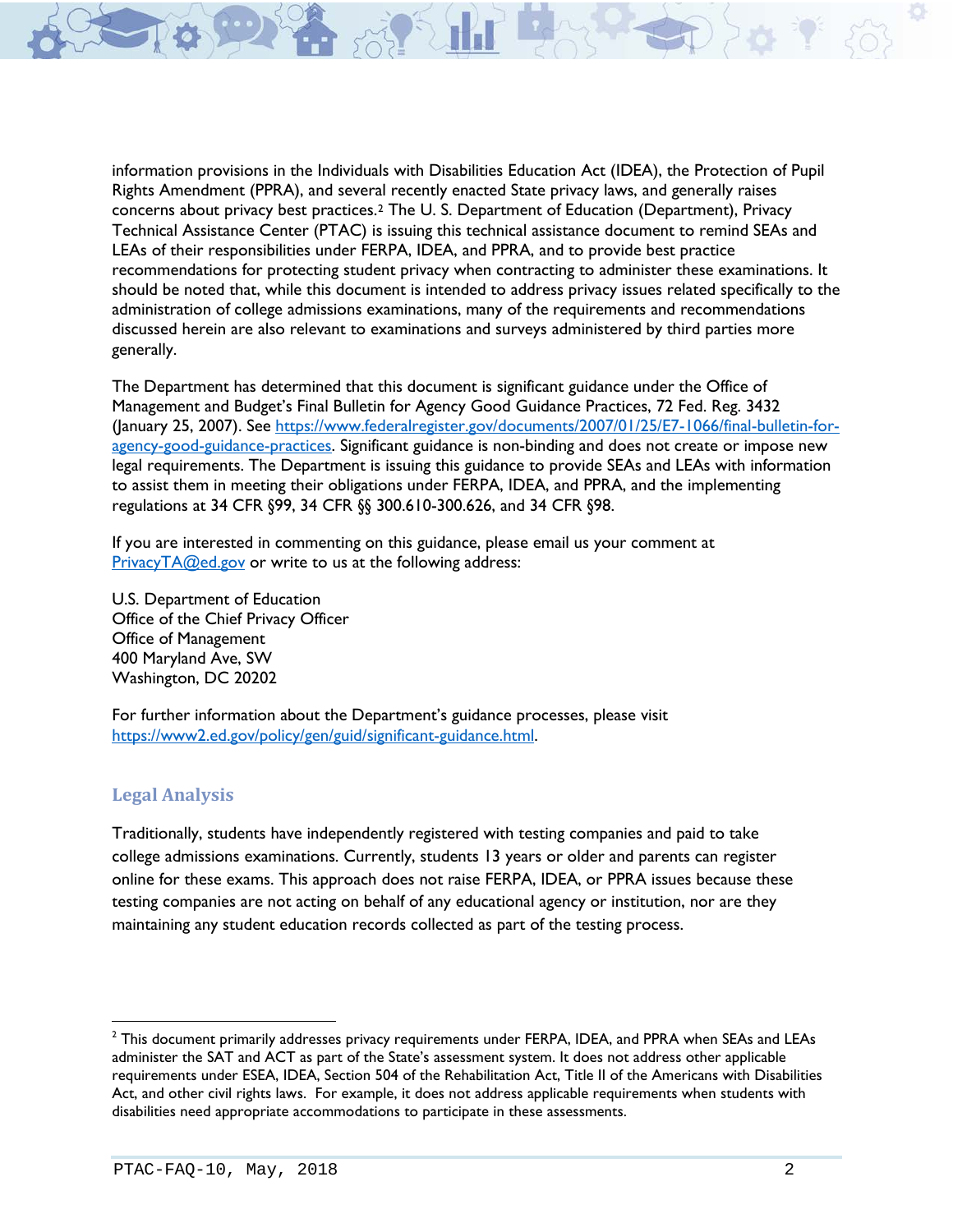#### **ESEA**

However, under Title I, Part A of the ESEA, as amended by the No Child Left Behind Act of 2001 (NCLB) and the Every Student Succeeds Act (ESSA), SEAs are required to administer an assessment at least once in grades 9-12 in reading/language arts and mathematics (ESEA section  $1111(b)(2)(B)(v)(I)(bb)$ , and IDEA requires that students with disabilities participate in these statewide assessments (IDEA section  $612(a)(16)(A)$ ). ESSA also includes new provisions that grant SEAs discretion to allow LEAs to administer in high school a nationally recognized high school assessment in lieu of the statewide assessment (ESEA section  $1111(b)(2)(H)$ ). The Department's 2016 Title I assessment regulations (34 CFR § 200.3) define "nationally recognized high school assessment" in a manner that would permit college admissions examinations to be administered by LEAs for this purpose, provided that they meet other requirements identified in the ESEA and the Department's implementing regulations. As such, a number of SEAs and LEAs have chosen, or may choose, to administer college admissions examinations statewide to high school students to implement these provisions.

#### FERPA

FERPA is a Federal law that protects the privacy of student "education records." The law applies to all educational agencies and institutions that receive funds under any program administered by the Secretary of Education (20 U.S.C. 1232g(a)(3); 34 CFR  $\S$  99.1(a)). FERPA is implicated, whether the college admissions examinations are administered by an LEA directly, or by an LEA at the direction of an SEA, if the LEA or SEA discloses personally identifiable information (PII) from education records to the testing companies. Standard practice for the administration of these college admissions examinations by SEAs and LEAs involves the disclosure of PII from students' education records by an SEA or LEA to the testing companies to register students for the assessment, and to generate bar codes that will be attached to any printed exam materials. PII provided for this purpose typically includes, at a minimum, the student's name, date of birth, grade, and gender.<sup>[3](#page-2-0)</sup> Section  $1111(i)$  of the ESEA provides that: "[i]nformation collected or disseminated under this section … shall be collected and disseminated in a manner that protects the privacy of individuals consistent with [FERPA]."

#### IDEA

l

IDEA is a Federal law that protects the rights of students with disabilities. Under IDEA Part B, an SEA is required to enforce all Part B requirements, including the Part B Confidentiality of Information requirements 20 U.S.C. 1412(a)(8). Part B of the IDEA is also implicated because it

<span id="page-2-0"></span><sup>&</sup>lt;sup>3</sup> See, e.g., [http://www.michigan.gov/documents/micontractconnect/5500079\\_485075\\_7.pdf,](http://www.michigan.gov/documents/micontractconnect/5500079_485075_7.pdf) Page 34 (College Board) and

<http://www.act.org/content/dam/act/unsecured/documents/SDUFileLayoutLoadInstructionsSandD.pdf> (ACT).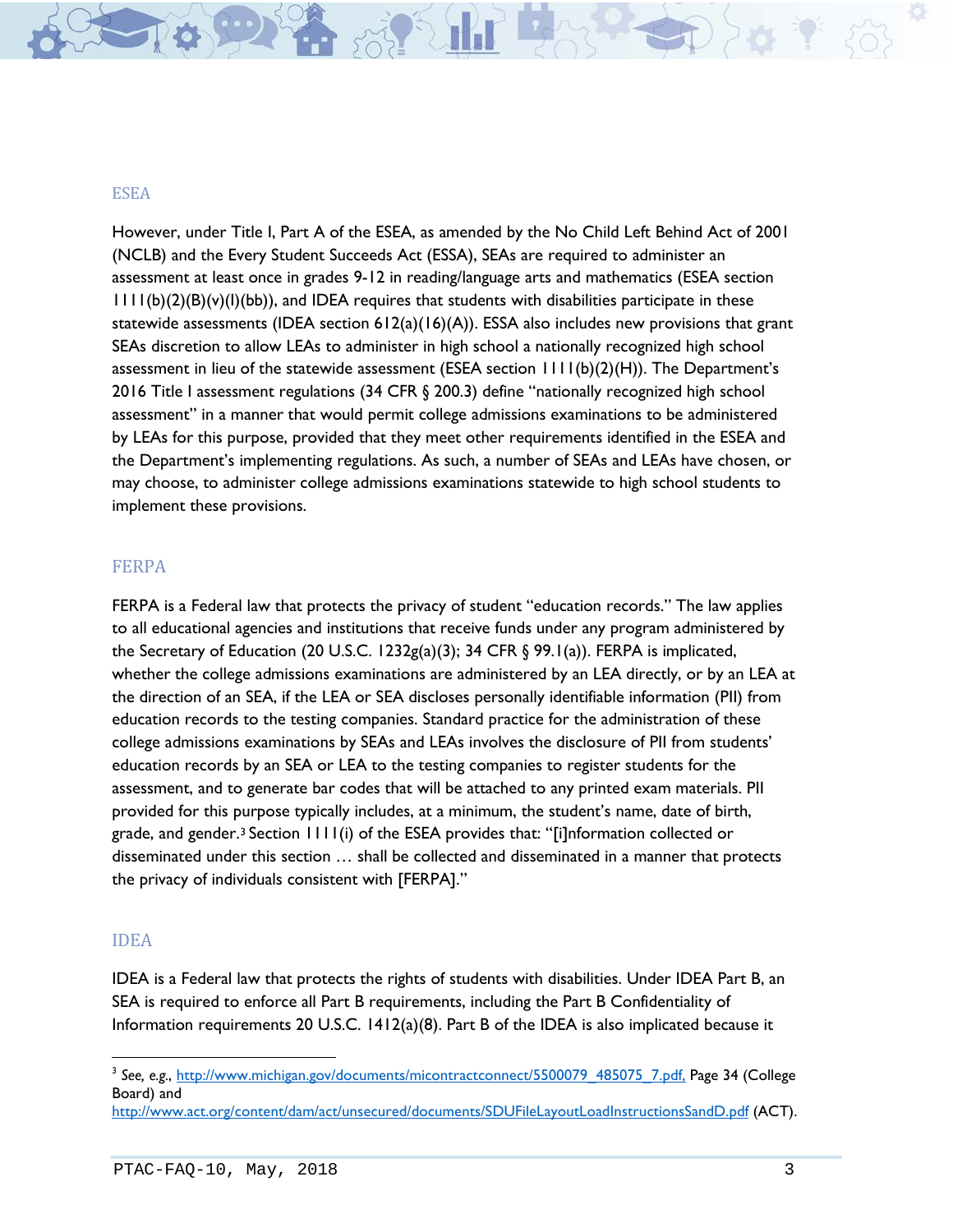includes confidentiality provisions similar to, but broader than, FERPA to protect the privacy of children with disabilities (20 U.S.C. 1417(c) and 34 CFR §§ 300.610-300.626). These IDEA confidentiality provisions contain informed parent consent and notice provisions that are separate from FERPA. These IDEA provisions also prohibit the unauthorized disclosure and use of PII from the education records of students with disabilities, consistent with FERPA. Thus, if parent consent is required under FERPA to disclose PII from students' education records, and if a student is covered under IDEA, parent consent would also be required under IDEA to disclose PII in education records collected, maintained, or used under Part B of the IDEA.

#### PPRA

The testing companies include voluntary surveys as part of the testing packages that they provide to schools. These surveys do not impact the test scores, but the testing companies use completed surveys to develop tailored lists of students, which the testing companies then sell to institutions of higher education (IHEs), scholarship organizations, and other organizations for them to use for college recruitment and scholarship solicitation purposes. The administration or distribution by LEAs of third-party surveys and surveys that ask students to reveal certain types of sensitive information implicates PPRA. LEAs have certain responsibilities under PPRA whenever these pretest surveys are administered or distributed as a school activity. These responsibilities are discussed in more detail below.

#### Disclosure and Re-Disclosure of PII from Education Records under FERPA and IDEA

Under FERPA, a parent or an eligible student<sup>[4](#page-3-0)</sup> generally must provide a signed and dated written consent before an educational agency or institution discloses the student's education records or PII contained therein (20 U.S.C. 1232g(b)(1) and (b)(2); 34 CFR  $\S$  99.30). FERPA defines "education records," subject to specific exceptions, to mean those records that are: (1) directly related to a student, and (2) maintained by an educational agency or institution or by a party acting for the agency or institution (20 U.S.C. 1232g(a)(4)(A); 34 CFR § 99.3). FERPA requires written consent from the parent or eligible student before disclosing PII from education records, subject to certain exceptions (see 20 U.S.C. 1232g(b), (h), (i), and (j); and 34 CFR § 99.31).

The IDEA regulations (34 CFR §§ 300.610 through 300.626) identify the confidentiality requirements that apply to students with disabilities. These regulations protect the PII in education records collected, maintained, or used under Part B of the IDEA. Under 34 CFR § 300.622(a), parental consent must be obtained before PII is disclosed to parties, other than officials of participating agencies, unless the information is contained in education records and one

<span id="page-3-0"></span><sup>&</sup>lt;sup>4</sup> An eligible student is one who is at least 18 years of age, or who has enrolled in a postsecondary institution at any age. (34 CFR § 99.3 "Eligible Student")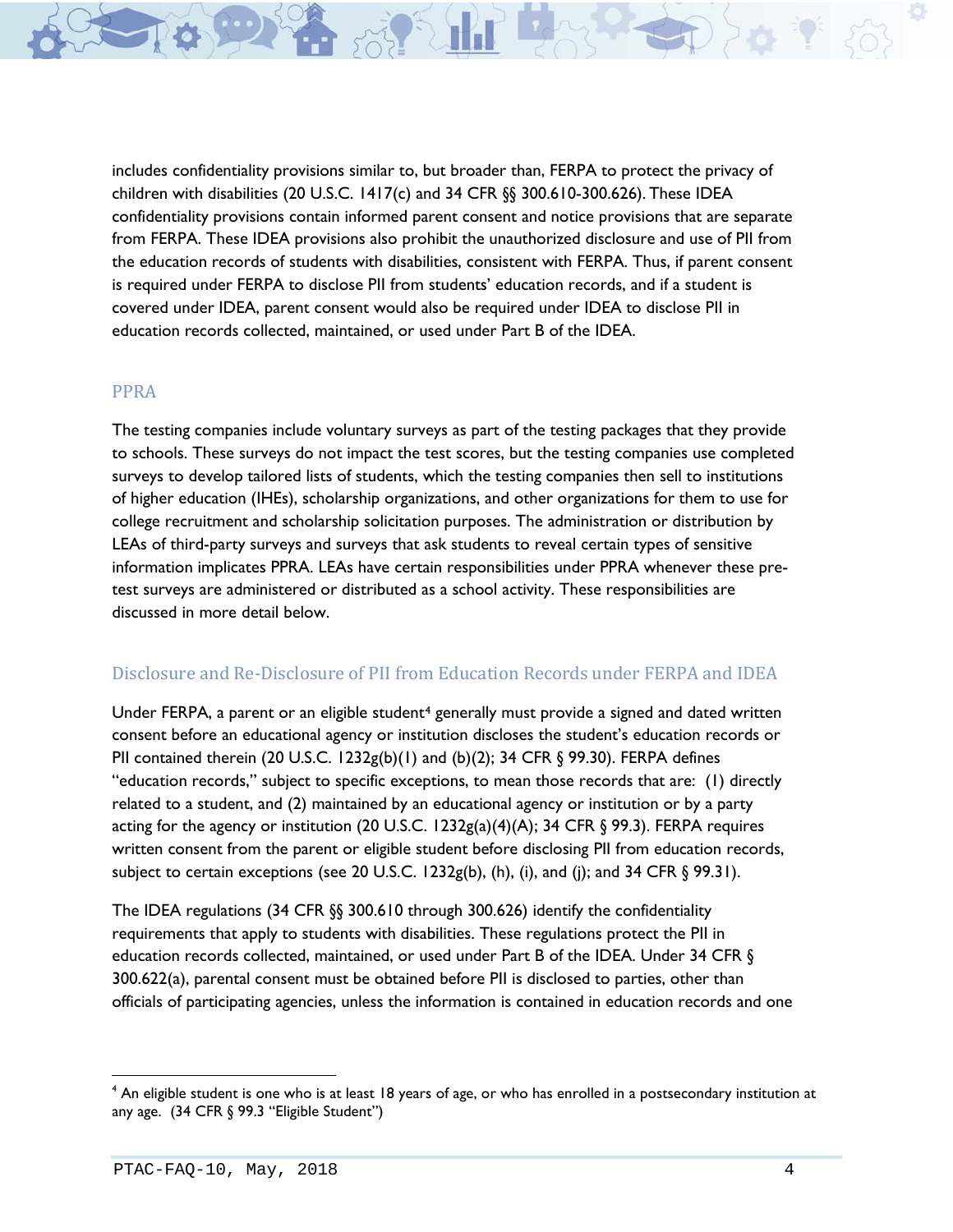of the FERPA exceptions to consent applies.[5](#page-4-0) Under IDEA, the definition of "education records" is consistent with FERPA.

Contracts between testing companies and SEA, LEAs, or schools for testing, including testing required by the ESEA, as amended, should include provisions assuring that before PII is disclosed nonconsensually, the testing companies (when acting on behalf of the SEA, LEA, or school) will comply with the privacy protections required by Federal law, specifically FERPA and IDEA. Additionally, if PII is being exchanged pursuant to a testing contract for the purpose of requesting, considering, or granting testing accommodations requests for children with disabilities, the testing companies must comply with the privacy protections under the IDEA. When contracting with the testing companies, SEAs, LEAs, and schools should also specify in their contracts that there is a general prohibition under both FERPA and IDEA regarding the unauthorized use and re-disclosure of PII from students' education records (including any biographical or demographic information about the students provided by the SEA, LEA, or school to the testing companies, and the students' test scores or test score ranges).

#### Exceptions to Consent

There are three exceptions to consent in FERPA (and IDEA) that may apply to the disclosure of PII from students' education records to testing companies in the context of administration of Title I assessments. It may be permissible to disclose PII from students' education records to the testing companies under these three exceptions:

- (1) By SEAs and LEAs under the audit and evaluation exception to consent (20 U.S.C. 1232g(b)(1)(C), (b)(3), and (b)(5); 34 CFR §§ 99.31(a)(3) and 99.35)
- (2) By SEAs and LEAs under the studies exception to consent (20 U.S.C. 1232g(b)(1)(F); 34 CFR  $\S$  99.31(a)(6)); and
- (3) By LEAs under the school official exception to consent  $(34$  CFR  $\S 99.31(a)(1))$ .

## Audit/Evaluation Exception

FERPA's audit and evaluation exception permits an LEA or SEA (in its capacity, respectively, as a local or State educational authority) to disclose, without the prior, written consent of parents or eligible students, PII from education records to a third party that it has designated as its "authorized representative" in connection with an audit or evaluation of Federal- or Statesupported education programs. Under this exception, the State or local educational authority is responsible for using reasonable methods to ensure, to the greatest extent practicable, that its authorized representative only uses the PII to carry out an audit or evaluation of a Federal- or

<span id="page-4-0"></span><sup>&</sup>lt;sup>5</sup> Under IDEA, a participating agency is any agency or institution that collects, maintains, or uses PII, or from which PII is obtained, under Part B of the Act (34 CFR § 300.611(c)).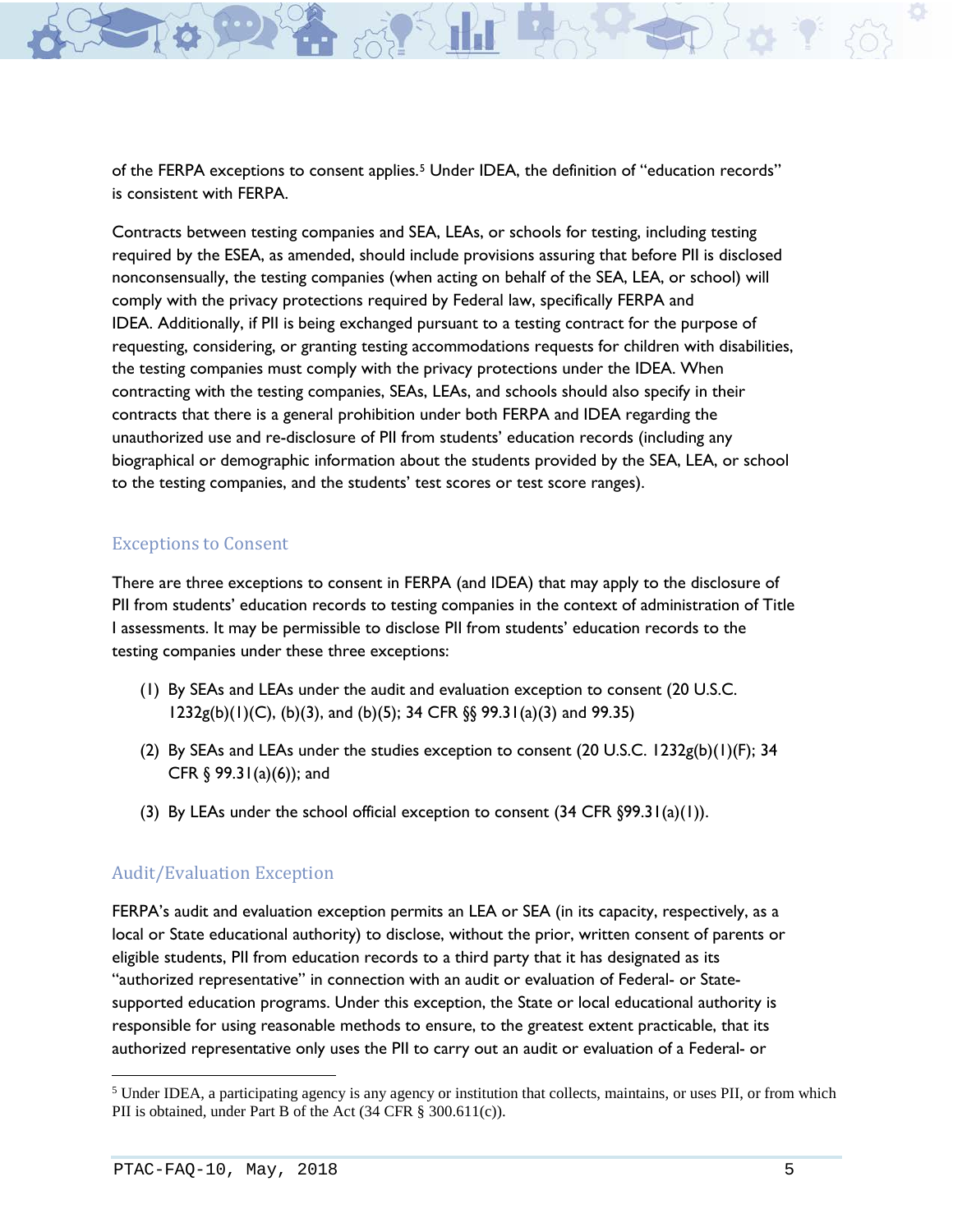State-supported education program, protects the PII from further unauthorized disclosure or use, and destroys the PII when no longer needed to perform the audit or evaluation. Furthermore, the educational authority must enter into a written agreement with the third party, designating the third party as the educational authority's authorized representative and containing the following additional information required under 34 CFR § 99.35(a)(3):

- Specification of the PII from education records to be disclosed;
- Description of the purpose for which the disclosure of PII is being made and how the PII will be used (e.g., to administer a Title I assessment), with sufficient specificity to make clear that the use is permissible under 34 CFR § 99.31(a)(3);
- Requirements for the authorized representative to destroy the PII when the information is no longer needed for the purpose for which it was disclosed, along with a time period in which the PII must be destroyed; and
- Policies and procedures for protecting the PII from further disclosure and unauthorized use (including protecting the PII from further disclosure by testing companies to any third party organization, unless the LEA or SEA authorize the testing company to redisclose the PII to the third party organization and its re-disclosure to the third party organization is otherwise permitted by FERPA).

## Studies Exception

FERPA's studies exception also permits an LEA or SEA to disclose, without the prior, written consent of parents or eligible students, PII from education records to a third party to conduct certain types of studies for, or on behalf of, schools, school districts, or postsecondary institutions, including, in this context, studies to develop, validate, or administer predictive tests, such as the college admissions examinations (20 U.S.C. 1232g(b)(1)(F); 34 CFR  $\S$  99.31(a)(6)). Under this exception, the disclosing entity must also enter into a written agreement with the third party containing the following information required under 34 CFR  $\S$  99.31(a)(6)(iii)(C):

- Specification of the purpose, scope, and duration of the study;
- Specification of the PII from education records to be disclosed;
- Requirements for the organization conducting the study to only use the PII for the specified purpose (which would not include the recruitment of students or scholarship solicitation by third party organizations), and to safeguard it from further disclosure and unauthorized use; and
- Requirements that the organization conducting the study destroy the PII when the information is no longer needed for the purpose of the study, along with a time period for the destruction.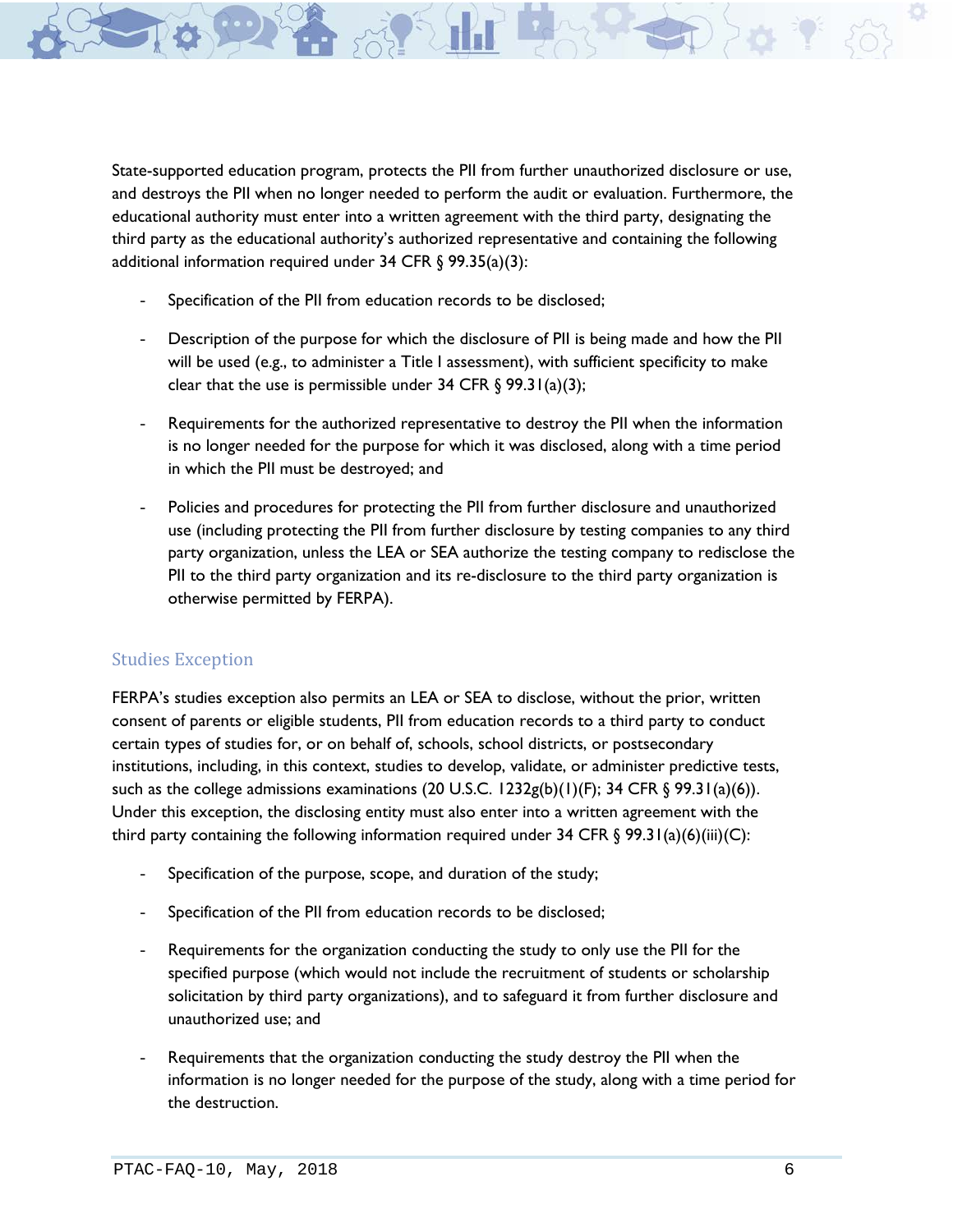

Finally, LEAs that contract directly with the testing companies may also utilize FERPA's school official exception to consent (20 U.S.C. 1232g(b)(1)(A); 34 CFR § 99.31(a)(1)). Under the school official exception, the testing companies to which PII contained in education records is disclosed, without the prior, written consent of parents or eligible students, must:

- Perform an institutional service or function for which the LEA would otherwise use its own employees;
- Meet the criteria set forth in the LEA's annual notification of FERPA rights for being a school official with a legitimate educational interest in the education records;
- Be under the direct control of the LEA with regard to the use and maintenance of the PII from education records; and
- Use the PII from education records only for authorized purposes and not re-disclose the PII to other parties (unless the LEA authorizes the testing companies to re-disclose the PII to the third party organization and its re-disclosure to the third party organization is otherwise permitted by FERPA).

## Redisclosure Requires Consent under FERPA and IDEA

Under all three of these exceptions to consent, the testing companies would generally be prohibited from re-disclosing PII from students' education records under FERPA and IDEA (including redisclosure to IHEs, scholarship organizations, and other organizations) without the prior, written consent of the parent or eligible student. 34 CFR  $\S$ § 99.31(a)(1)(i)(B)(iii); 99.31(a)(6)(iii)(A); 99.33(a); and 99.35(a)(2)(ii) and (b)(1).

Under the FERPA regulations, prior written consent must meet the following requirements, as specified in 34 CFR § 99.30:

- The consent must be signed and dated (electronic signatures are acceptable, provided the identity of the parent or eligible student has been properly authenticated);
- The consent must specify the records to be disclosed, the party or class of parties to whom the disclosure will be made, and the purpose for the disclosure; and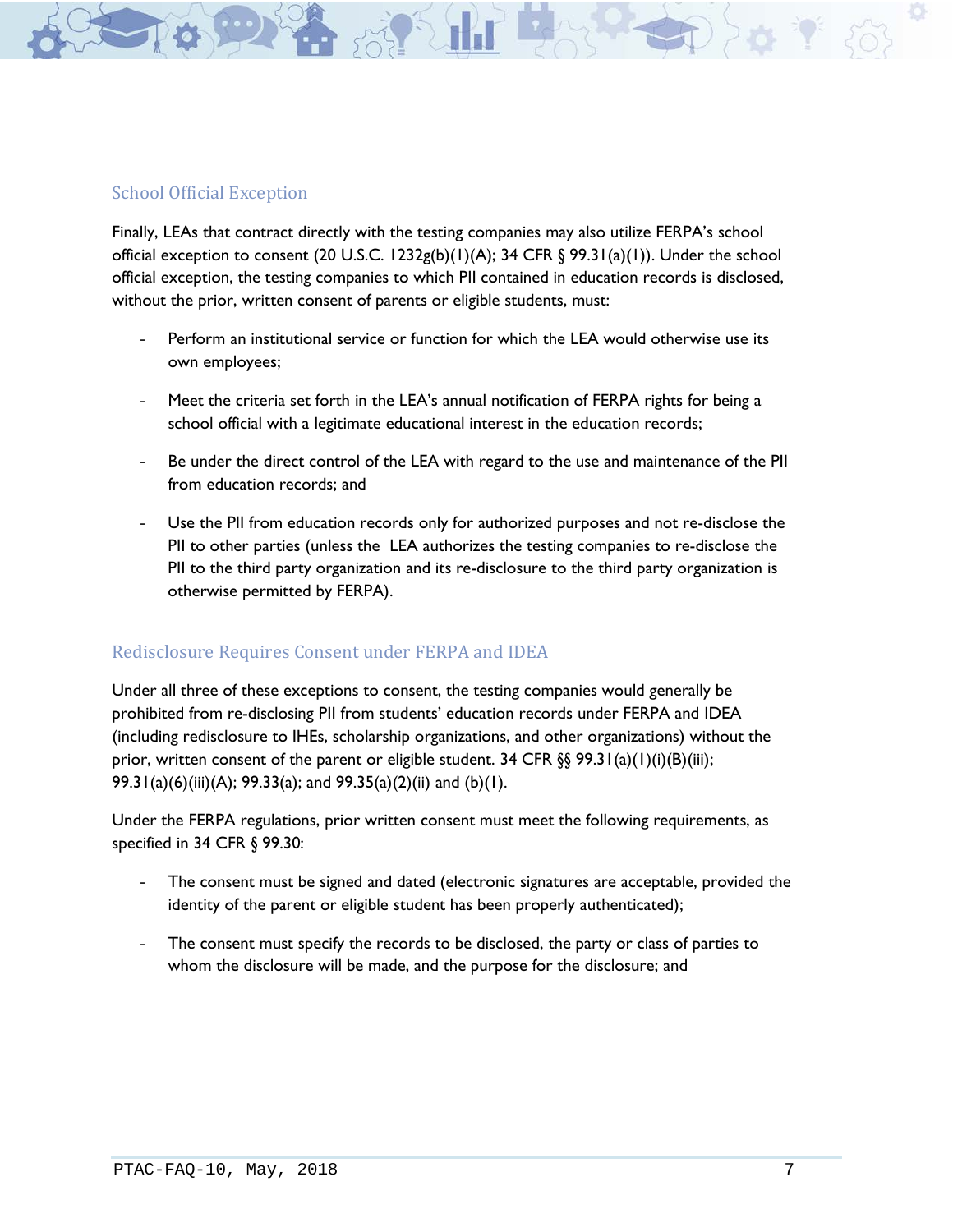The parent or eligible student must be permitted to revoke his or her consent for future disclosures.<sup>[6](#page-7-0)</sup>

Under the IDEA Part B regulations, prior written consent must meet the following requirements, as specified in 34 CFR § 300.9:

- The parent has been fully informed of all information relevant to the activity for which consent is sought, in his or her native language as defined, or through another mode of communication;
- The parent understands and agrees in writing to the carrying out of the activity for which his or her consent is sought, and the consent describes that activity and lists the records (if any) that will be released and to whom; and
- The parent understands that the granting of consent is voluntary on the part of the parent and may be revoked at any time.
- If a parent revokes consent, that revocation is not retroactive (i.e., it does not negate an action that has occurred after the consent was given and before the consent was revoked).

When contracting with the testing companies, SEAs, LEAs, and schools should specify in their contracts with the testing companies FERPA's (and IDEA's) prohibitions governing the unauthorized use of and re-disclosure of PII from students' education records (including any biographical or demographic information about the students provided by the SEA or LEA to the testing companies, and the students' test scores or test score ranges).

## LEA Responsibilities under PPRA

PPRA requires that LEAs develop and adopt policies, in consultation with parents, regarding, among other items, the right of parents to inspect, upon request, a survey created by a third party before the survey is administered or distributed by a school to students, and the procedure for granting a request by a parent for reasonable access to such survey within a reasonable period of time after the request is received (20 U.S.C. 1232h(c)(1)(A)).<sup>[7](#page-7-1)</sup> Once these policies have been developed, the LEA must provide reasonable notice of the adoption or continued use of such policies directly to the parents of students enrolled in schools served by that agency (20 U.S.C.  $1232h(c)(2)(A)$ ). At a minimum, the LEA must provide notice at least annually, at the beginning of

<span id="page-7-0"></span><sup>6</sup> As is true under FERPA, IDEA also generally requires written parental consent prior to the disclosure of PII from education records of eligible students with disabilities, and generally incorporates the FERPA exceptions to the prior written consent requirement. 34 CFR §300.622.

<span id="page-7-1"></span> $^7$  The rights of parents under PPRA transfer to the student when the student turns 18 or is an emancipated minor under applicable State law (20 U.S.C. 1232h(c)(5)(B)).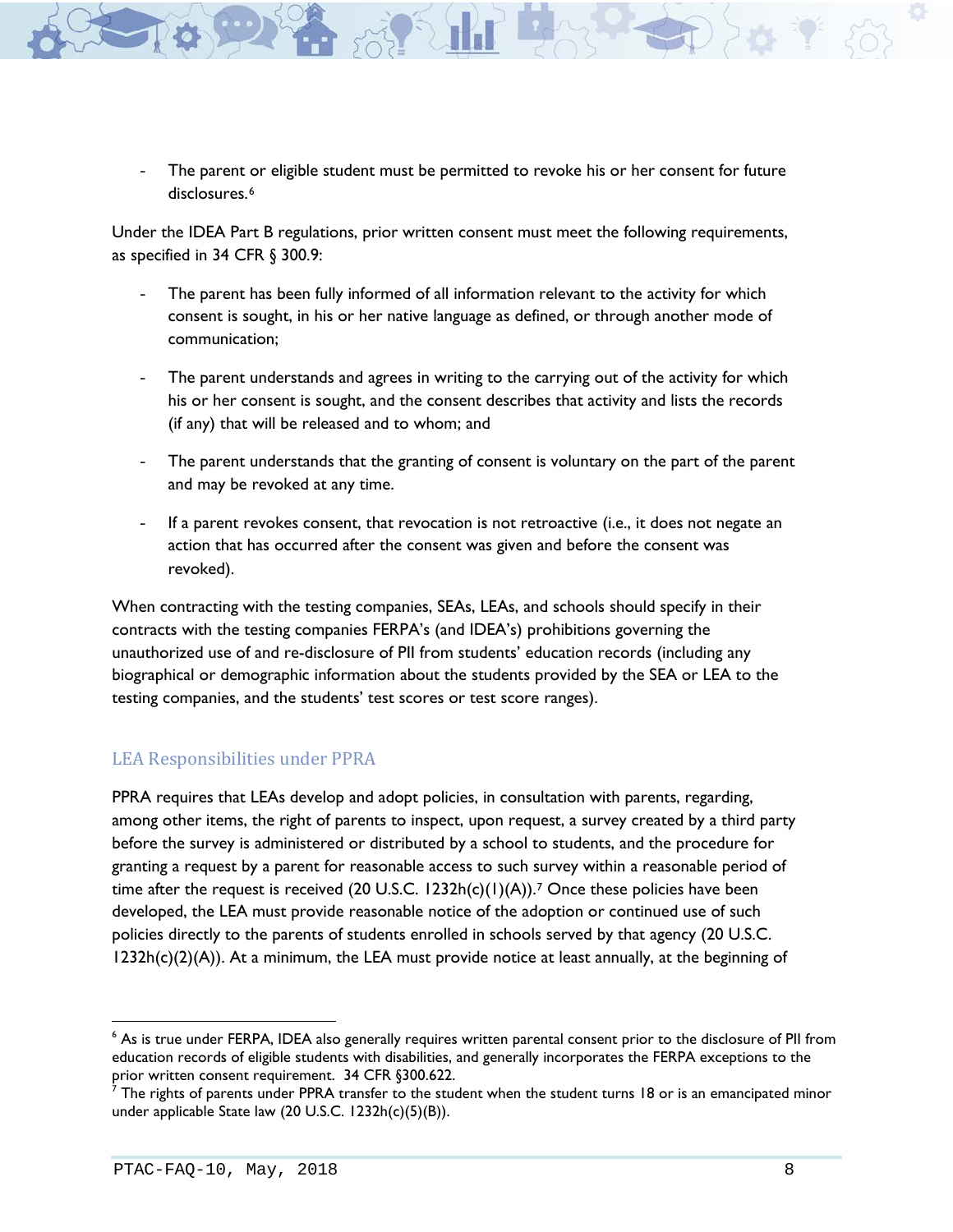the school year, and within a reasonable period of time after any substantive changes in such policies (20 U.S.C. 1232h(c)(2)(A)(i)).

The LEA must also adopt policies to protect student privacy in the event of the administration or distribution of any survey containing questions that ask students to reveal information from one of the eight PPRA-protected areas[8](#page-8-0) and also provide notification to parents, at least annually, at the beginning of the school year, of the specific or approximate dates during the school year when such a survey is scheduled or expected to be scheduled and an opportunity for parents to opt their students out of participation in any such survey (20 U.S.C. 1232h(c)(1)(B), (c)(2)(B), and  $(c)(2)(C)(ii)).$ 

As was previously stated, the testing companies include voluntary pre-test surveys in the testing packages that they provide to schools. These surveys currently include questions that ask students to reveal information concerning the following PPRA-protected categories: religious practices, affiliations, or beliefs of the student; and student and parental income.[9](#page-8-1) The administration or distribution by an LEA of these pre-test surveys implicates PPRA, and the inclusion of questions on religion and income triggers the requirement in PPRA for parents to be notified of the opportunity to opt-out of having their children participate.

#### State Privacy Protections

As was mentioned above, several States have recently enacted student privacy statutes that provide additional protections beyond those provided under Federal law. We advise SEAs and LEAs to consult with their counsel regarding State law prior to contracting with a testing company to determine, among other things, whether there are additional rights afforded parents or eligible students in your State, or additional contractual requirements that must be included in your written agreements.

<span id="page-8-0"></span><sup>&</sup>lt;sup>8</sup> The complete list of protected topics under PPRA includes:

<sup>(</sup>i) Political affiliations or beliefs of the student or the student's parent,

<sup>(</sup>ii) Mental or psychological problems of the student or the student's family,

<sup>(</sup>iii) Sex behavior or attitudes,

<sup>(</sup>iv) Illegal, anti-social, self-incriminating, or demeaning behavior,

<sup>(</sup>v) Critical appraisals of other individuals with whom respondents have close family relationships,

<sup>(</sup>vi) Legally recognized privileged or analogous relationships, such as those of lawyers, physicians, and ministers,

<sup>(</sup>vii) Religious practices, affiliations, or beliefs of the student or the student's parent, and

<sup>(</sup>viii) Income (other than that required by law to determine eligibility for participation in a program or for receiving financial assistance under such program).

<sup>20</sup> U.S.C. 1232h(c)(1)(B)

<span id="page-8-1"></span><sup>9</sup> College Board's survey is available at [https://collegereadiness.collegeboard.org/pdf/sat-registration-booklet](https://collegereadiness.collegeboard.org/pdf/sat-registration-booklet-students.pdf)[students.pdf.](https://collegereadiness.collegeboard.org/pdf/sat-registration-booklet-students.pdf) *See* question 31 (p.29) and 34 (p.31).

ACT, Inc.'s survey is available at

[http://www.act.org/content/dam/act/unsecured/documents/TakingTheACTSandD.pdf.](http://www.act.org/content/dam/act/unsecured/documents/TakingTheACTSandD.pdf) *See* question 59 (p.11) and 62 (p.13).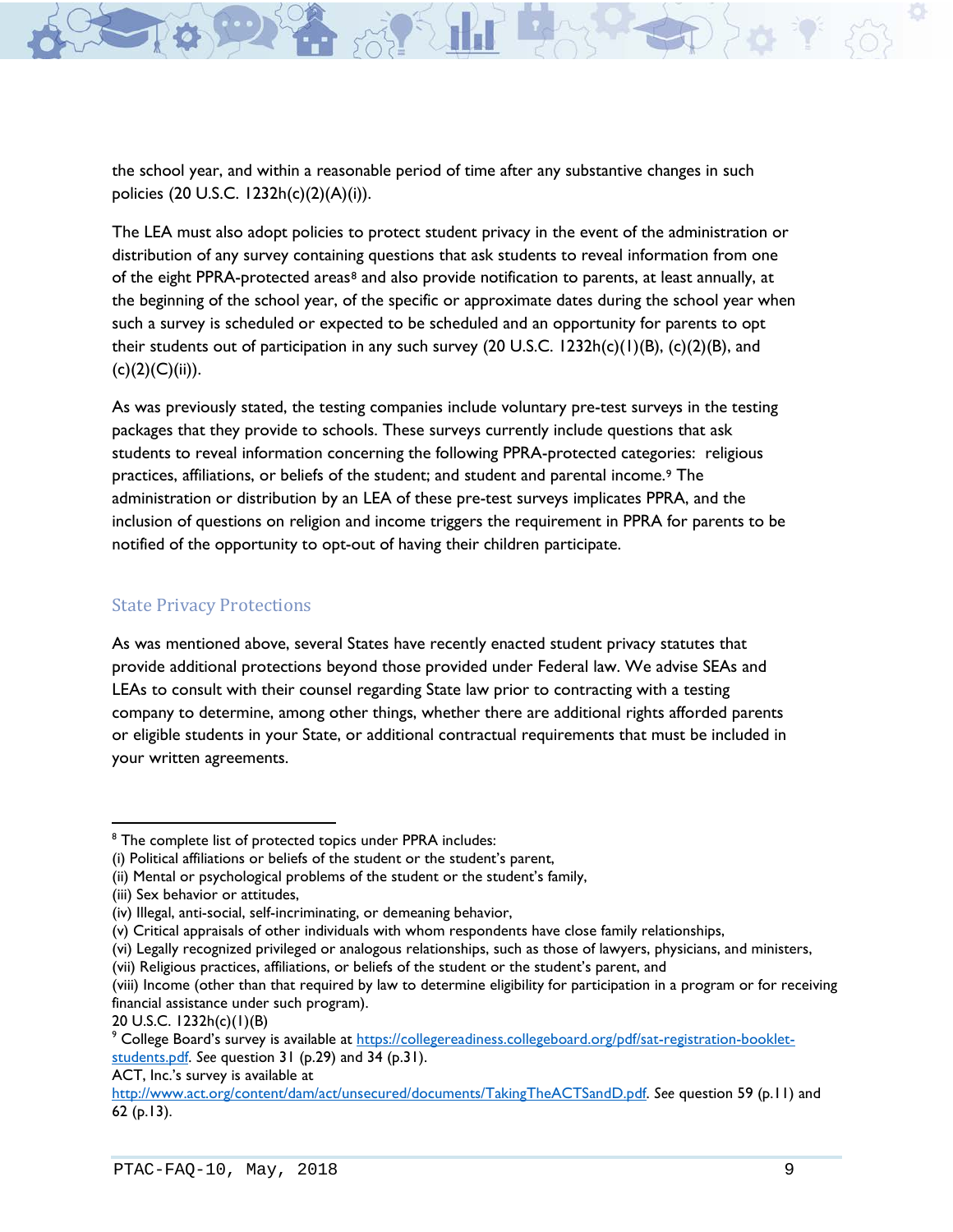## **Recommendations for SEAs and LEAs when Contracting with Testing Companies**

To address the legal issues identified above, PTAC encourages SEAs and LEAs to consider the following when contracting with testing companies:

- Ensure that the contract with the testing companies specifies the FERPA exception under which PII from students' education records is to be disclosed to the testing company;
- Include specific prohibitions in the contract governing unauthorized use of PII and redisclosure of PII from education records (including biographic or demographic information provided by the SEA or LEA and students' test scores or test score ranges) without written consent of the parent or eligible student;
- Include specific requirements on how the testing companies should safeguard student PII; and
- Include any additional requirements that may be mandated by your State.

# **Additional Recommendations for LEAs Relating to the Administration of the Pre-Test Surveys**

Because the pre-test surveys developed by the testing companies and administered or distributed by LEAs implicate PPRA, and as LEAs are responsible for meeting the requirements of PPRA, in addition to their requirements under FERPA and IDEA, LEAs are reminded to also consider the following:

- Develop policies as required under PPRA in consultation with parents (and students 18 years or older or who are emancipated) regarding the administration or distribution of surveys, notification of survey administration or distribution to parents and emancipated students, etc.;
- Make pre-test survey questions available for review by parents and students, and available on the school or district's website; a best practice would be to post them on the school or district's website;
- As a best practice, be explicit with faculty, staff, parents, and students about the voluntary nature of the pre-test survey;
- If the pre-test survey contains PPRA-protected topics, provide parents (and students 18 or older or who are emancipated) with notice of the survey administration or distribution date and their right to opt out of taking the pre-test survey as required under PPRA; and
- If PII from education records (including test scores or test score ranges) will be included in the information provided by the testing companies to third parties for college